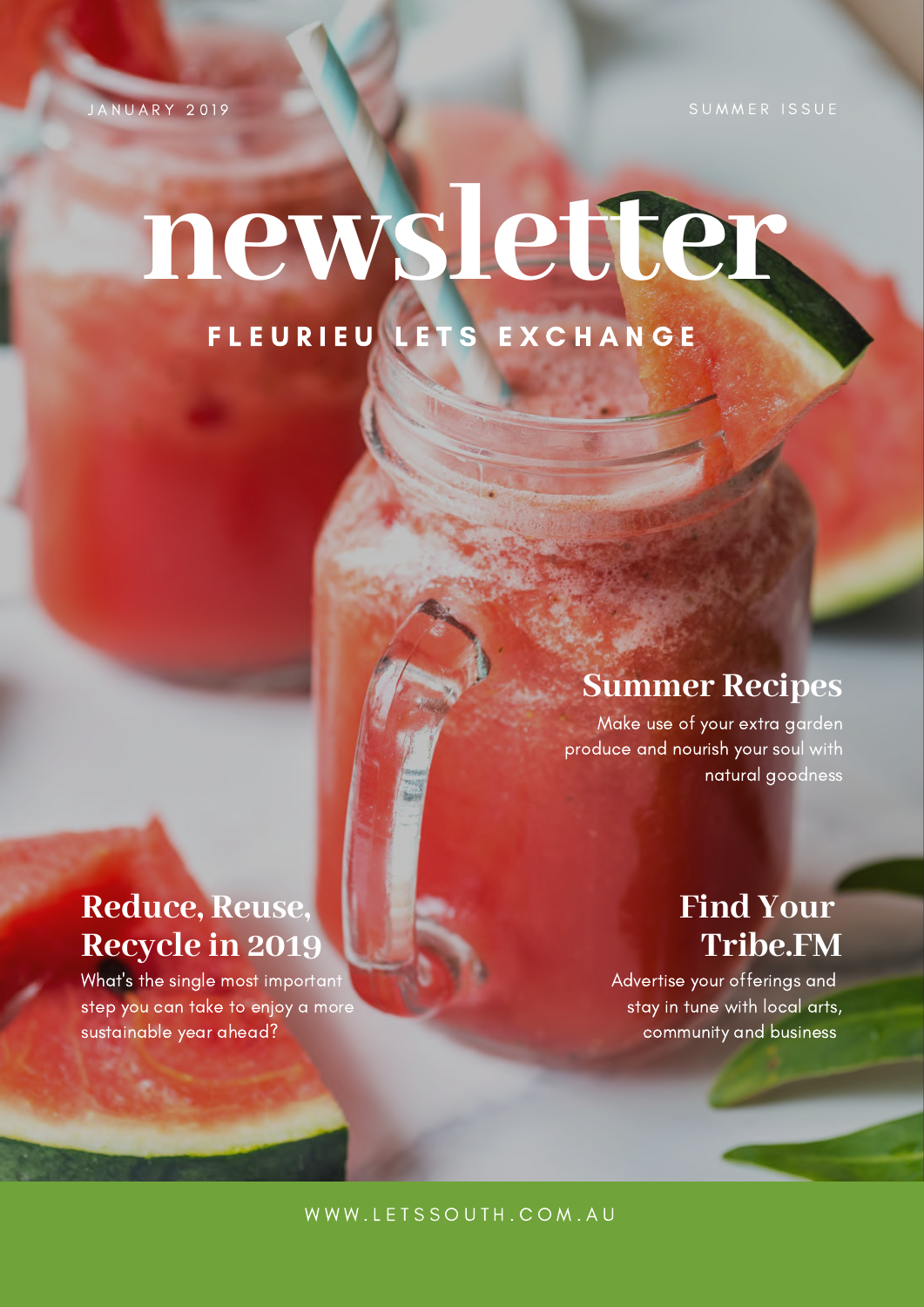# **In This Issue...**



# **Committee Updates**

Reports and general updates

### **Paw Patrol**

How to enjoy the company of a dog without actually owning a dog!

### **Find your Tribe**

Tune in to the heartbeat of Onkaparinga

### **Bin Auditing 101**

More exciting than it sounds...hooray for a more sustainable 2019

### **Summer Recipes**

Need a little inspiration in the galley? Seasonal deliciousness right here

### **Chocolate Perfection**

Chocolate doesn't get any better than this. Yuuuum!

### **EDITORS NOTE**

Happy New Year 2019 everyone and what a glorious summer we're having! The holiday and festive season has certainly been a busy one, with new memberships, our busy December market and an excellent season of trading with transfers totalling a whopping 21685 Barts since October! Thank you also to everyone who has contributed to this edition of our Newsletter . Please give me a hoy if you'd like to contribute to the next one

 $:-)$ .

Jo x

- 10 Diary Dates
- 11 FLETS Advertisement Noticeboard
	- 11 Join the production team

FLETS NEWSLETTER | CONTENTS PAGE 02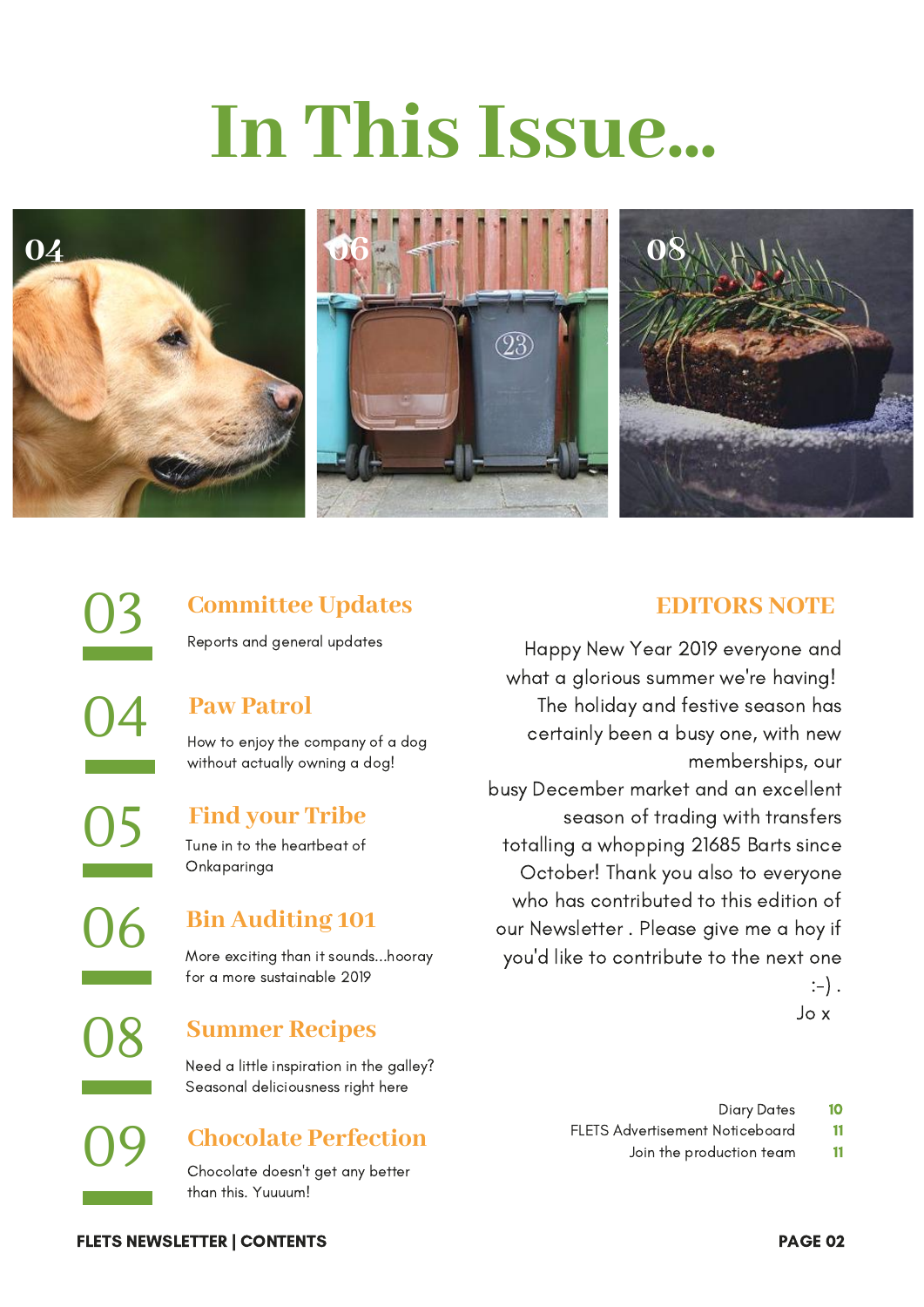# **LETS SOUTH COMMITTEE UPDATES**

## WE ARE STILL LOOKING FOR A NEW COMMITTEE CHAIR!

Current stand-in Chair Catherine Laing and the LETS South committee welcome any interest in the position of Chair of the committee. It isn't a big [commitment](https://www.communityexchange.net.au/) - monthly

committee meetings and you can earn Barts for your time.

Please contact [Catherine](https://www.communityexchange.net.au/) Laing via the LETS South CES website if this is of interest.

# **Welcome to our newest members!**

Welcome to Ryan Crowhurst, a senior student of Chinese medicine and currently offering acupuncture, cupping, massage. Ryan comes highly recommended by several other LETS South members. And welcome also to Amy Vale who joined us in October 2018. Amy offers garden maintenance in the Willunga

# **LETS Equipment loans**

Basin area.

LETS South has a number of gazebos, trestles and a BBQ available for LETS related activities and events. Items are stored at Tribe FM when not in use. Contact Margie Beed for further information regarding the sign in/out system.



# **Market BBQ Job Vacancy**

Want to earn Barts while having fun?! There's an offer you can't refuse! We are in need of someone to run the BBQ at the LETS South Markets. Approx one Saturday morning per month 8:30-1pm. Contact Margie Beed.



**FLETS Figures...**

Year End Totals (2018)

Active membership: 80 Total trades: 437 Total traded: 76119.83 Barts

#### Oct-Dec 2018 Quarter trading...

Total trades: 167 Average spend: 129.02 Barts Total traded: 21685.04 Barts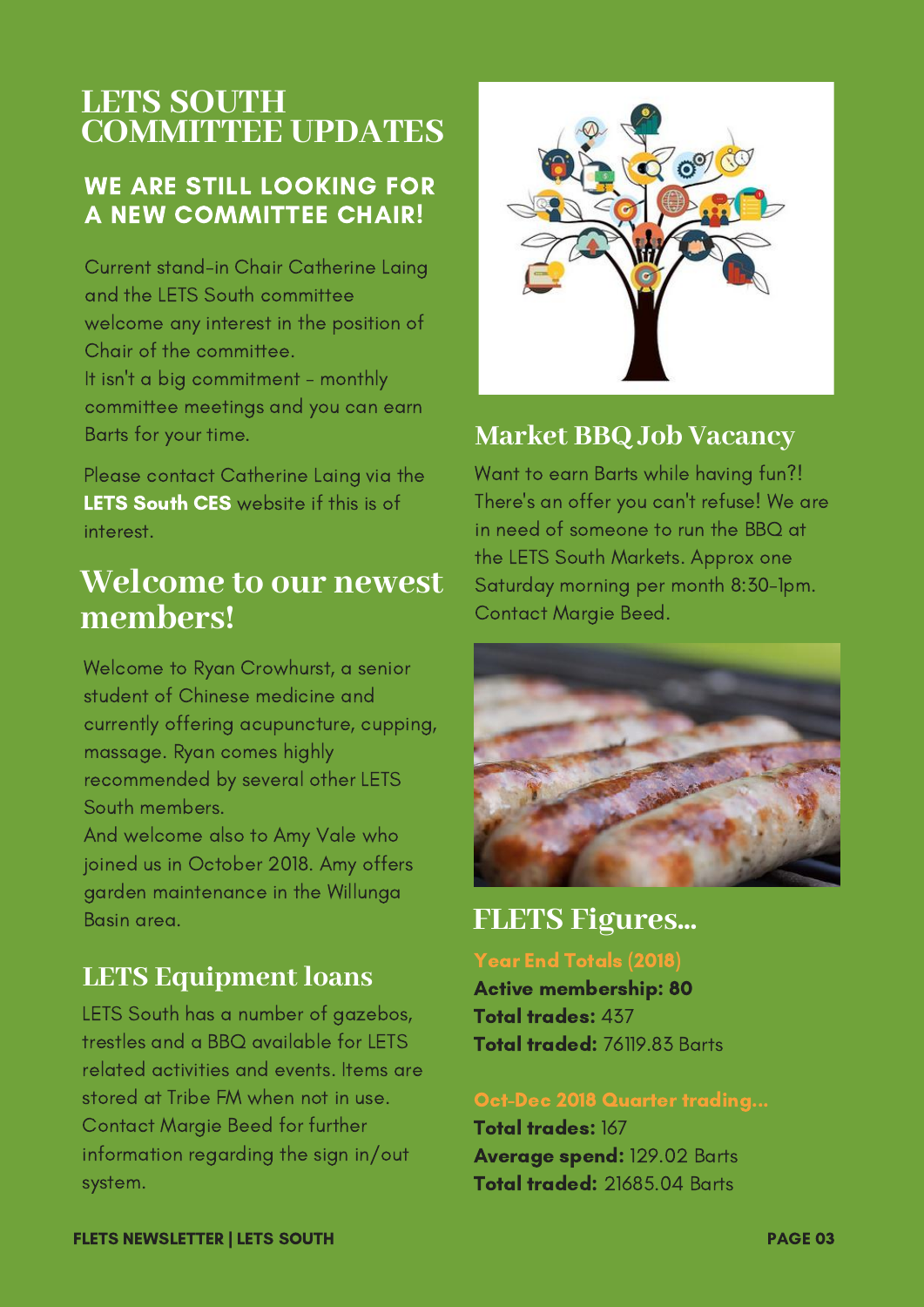# **The Superhero Paw Patrol**

# SARAH STAIFF (VIA CENTACARE)

Sarah thought she was a cat person until a shout-out for puppy boarders bobbed up on her Facebook feed.

A Therapeutic Children's Worker at Louise Place, Sarah is also now one of the many volunteers caring for guide dogs in South Australia.

As an emergency boarder, she takes on dogs at short notice, and at various learning stages. They can stay with her for a day, weekend or month, and even more than a year.

### "IT'S A GREAT WAY TO HAVE A DOG WITHOUT HAVING A DOG! "

Indigo was the first puppy Sarah brought home, followed by Quahlee, but today handsome Umber is by her side. As a working Guide Dog, nearly 5 year-old Umber is well schooled in his role as a mobility aid and companion for his client who has a vision [impairment.](https://yldist.com/beadykunz)

"With puppies, you have to be continually using the commands but with the working dogs, my role is more about maintaining what they already know,'' she says.



WORKING DOGS SUPPORT PEOPLE WHO ARE VISION IMPAIRED, CHILDREN WITH AUTISM AND PEOPLE WITH PTSD.

"I've just finished with a dog I had for three-and-a-half months. She went into what they call big school – formal training, so she goes to the Gilles Plains RSB site during the day and has boarders who drop her off and pick her up at night.''

Saying goodbye to the dogs when they leave is sad, Sarah says, but also satisfying knowing she has helped to give them a good start in life.

Sarah is currently on the LETS South Committee in the role of Willunga Waldorf School Liaison Officer .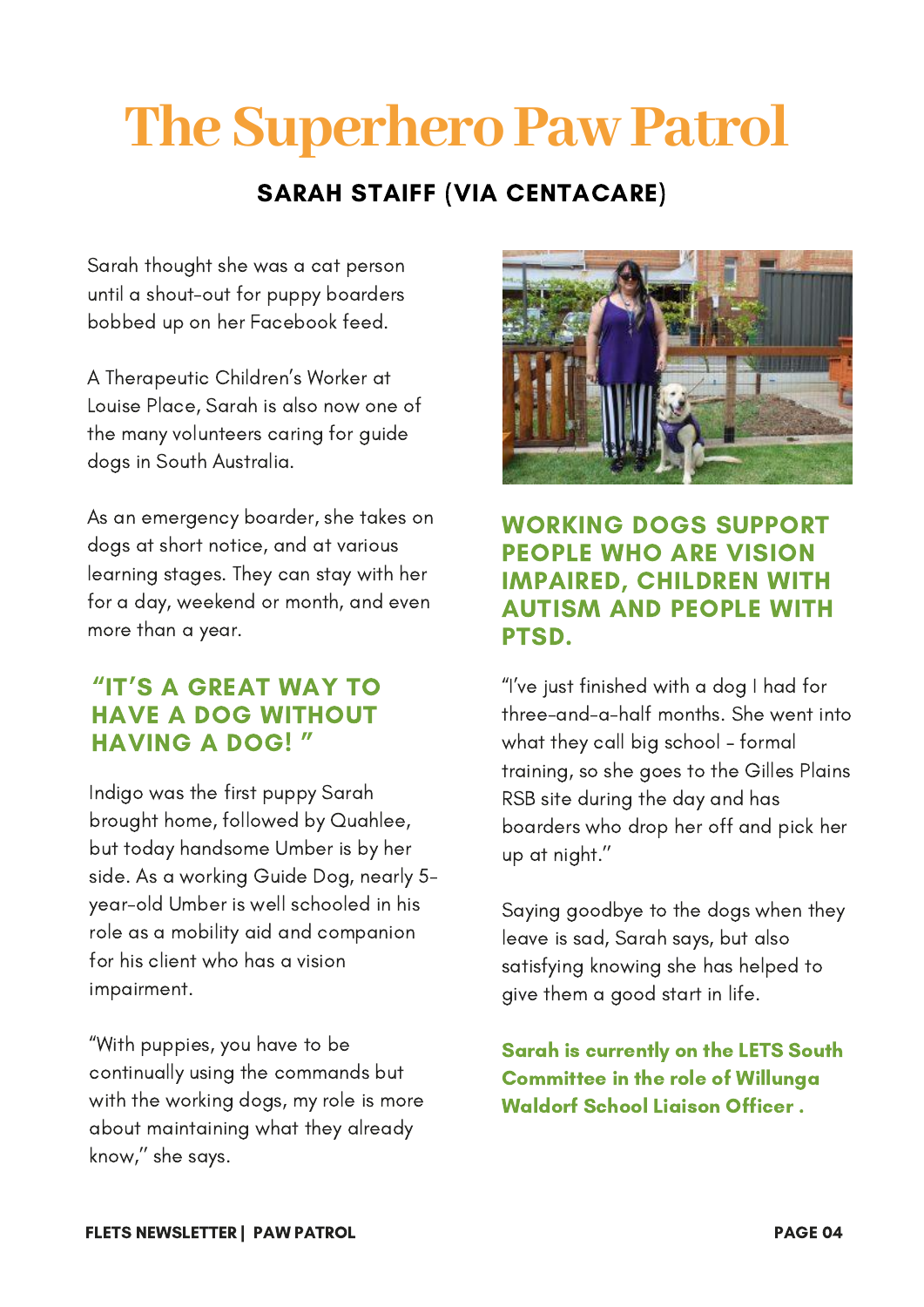# **TRIBE FM YOUR LOCAL RADIO HEARTBEAT OF ONKAPARINGA**

Our Studios are located in the historic old train station at Willunga. We support local arts, writing, sports, community activities, and [businesses.](https://yldist.com/beadykunz)



### Your Tribe FM is a true reflection of the [community](https://yldist.com/beadykunz) it serves.

As a community station, each presenter plays the music that matters to them and shares the passion of their views with listeners. With local news, events and weather [announcements,](https://yldist.com/beadykunz) you will hear a station that truly reflects the community we live in. Why not join us in a broadcast or help to run the station behind the scenes?



# Advertise your LETS offers on Tribe.FM and pay in Barts!

Did you know that you can advertise your LETS offers on Tribe FM? You can advertise any business or personal services or items you like and pay in Barts! Airtime starts at U5 per 30 seconds and can be your own content or we'll work with you to produce something to broadcast. Contact Bob Evans via the Lets South site to find out more or arrange advertising.

### TRIBE FM 91.1

6 Railway Tce, Willunga POST: PO BOX 810, Willunga SA 5172 PHONE: (08) 8528 9919 [tribefm@tribefm.org.au](https://yldist.com/beadykunz)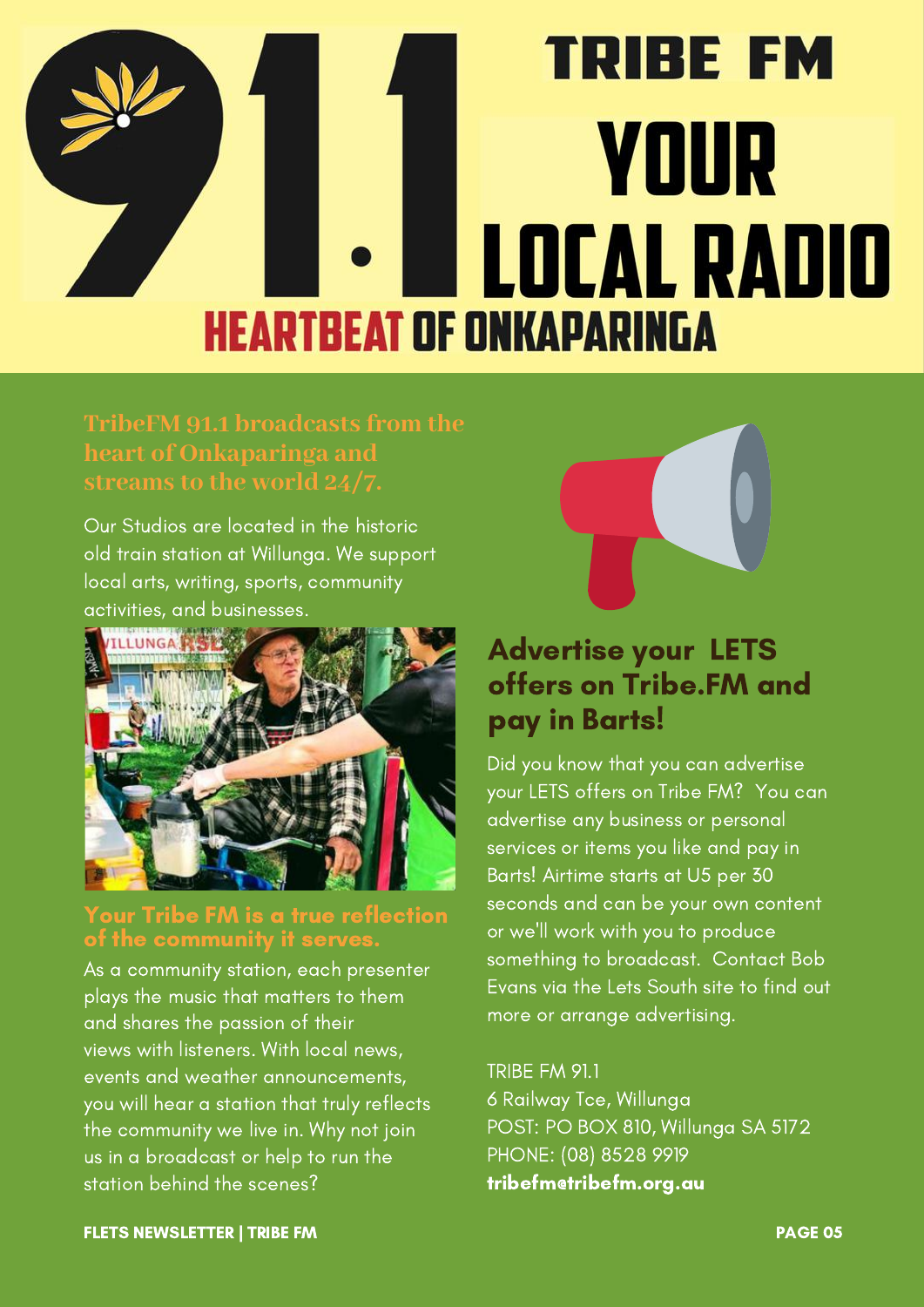# **BinAuditing 101**

## LIZ DE FREDRICK

Helloooo Dear Readers,

As you may or may not know, waste reduction is a passion of mine and I'm rather a fan of chocolate too. So, if you're anything like me this exercise will be an [inspirational](https://yldist.com/beadykunz) and tasty way to start off 2019.

According to Cool Australia's "Waste Fact Sheet," the average family produces enough waste to fill a three bedroom house every year! Thank goodness LETS members are not average. But perhaps you are new to LETS or haven't considered how much waste your household actually produces. Well, now is the time to begin.

The single most important step you can take is (drumroll please) – to do a bin audit! It can be gross if you have sticky things festering in the bottom of that bin, but to truly get a picture of your household waste you'll need to glove up (or to be zero waste, don't glove up, just be prepared to wash your hands.) Before you dive in, I suggest that you have a chocolate to fortify yourself (see page 9)

### Doing a bin audit can actually be a lot more [interesting](https://yldist.com/beadykunz) than you think!



### 1 - Choose your [dumping](https://yldist.com/beadykunz) location.

This needs to be a solid, [waterproof](https://yldist.com/beadykunz) surface such as your kitchen table or floor. You want to be able to lay it all out in front of you to see the rubbish that your family creates.

### 2 - Make piles

Recyclables, Willunga Environment Centreables, [compostables,](https://yldist.com/beadykunz) soft plastics, and landfill.

[Recyclables](https://yldist.com/beadykunz) - Is there anything that could be recycled? Cans, bottles, firm plastic containers –all of these should go in your recycling bin. Recycling isn't the ultimate zero waste answer, but we're doing this step by step baby. If you're not sure if something is recyclable it's worth calling the Willunga Environment Centre to ask. Things like toothpaste tubes, makeup containers, pens, pencils, textas, electronic waste, batteries and light globes can all be dropped off at the Environment Centre to be recycled.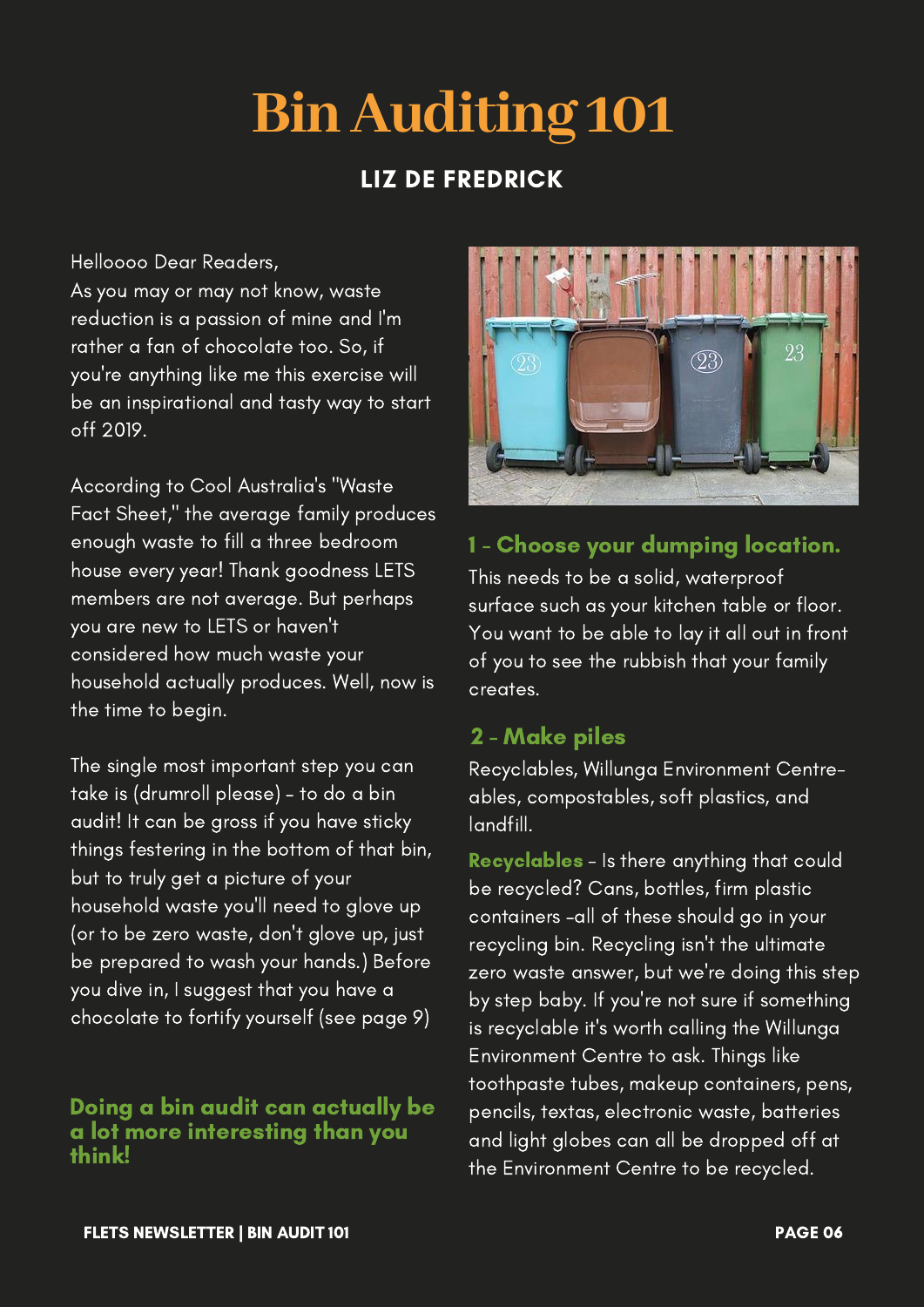### ...bin auditing [continued](https://yldist.com/beadykunz)

[Compostables](https://yldist.com/beadykunz) - this is often the biggie. If your bin is stinky, food waste is probably the culprit. So compost that food waste my darlings. Animal products (meat and dairy) are not generally compostable in the backyard as they attract rodents, flies and maggots, although they can go in a Bokashi system. Basically, anything plant-based can be composted. Don't forget eggshells, tissues and newspapers (shredded, so it breaks down.) The state of the state of the Now it's time to put items in their correct

Soft plastics - can you scrunch it into a ball? Then it's soft plastic. You can take soft plastics to many [supermarkets](https://yldist.com/beadykunz) to be recycled into playground equipment, park benches and so on. Pop all your cling wrap, plastic bags, net bags (for oranges etc), chocolate packets (which you won't need soon because you'll be making your own chocolates) and chip packets etc in a larger plastic bag (perhaps you bought 5kg of potatoes on special last week?) and drop it in the bin outside Coles or Woolies.

# Lastly that leaves us with

After recyclables, compostables and soft plastics, you won't be left with much. - Celebration time! Items left over may be broken glass, ceramics, styrofoam (e.g foam meat trays), [contaminated](https://yldist.com/beadykunz) soft plastics that can't be washed off, broken sports equipment, band-aids, blister packs, bread tags (and other tiny plastic items that the recycling plant cannot pick up), chewing gum, nappies, menstrual products, dental floss, synthetic fabrics, broken footwear, treated timber, wine and water bladders.



areas. Before you put the landfill items back in your kitchen bin though, relish the realisation that you don't need a bin liner. If your bin doesn't leak, just wash it out if it gets yucky – use water you collect in a bucket whilst waiting for your shower to run hot, and tip it in the garden [afterwards.](https://yldist.com/beadykunz) If your bin does leak, ask your local continental shop if they've got an old 20 litre bucket (which fetta cheese, olives, etc come in) that you could have to use as a bin. You could offer them some homemade vegan chocolates in the spirit of community exchange.

### [landfill](https://yldist.com/beadykunz) Helpful links for waste [reduction](https://yldist.com/beadykunz)

www.redladysa.com.au – alternatives to single-use plastic items and chocolate making supplies.

www.redcycle.net.au/what-to-redcycle what soft plastics can and cannot be recycled, also where to drop them off. [www.bhg.com/gardening/yard/compost/h](https://yldist.com/beadykunz) ow-to-compost - backyard composting www.bokashi.com.au - kitchen bench composting equipment www.willungaenviro.org.au - information

and resources

- Liz De Fredrick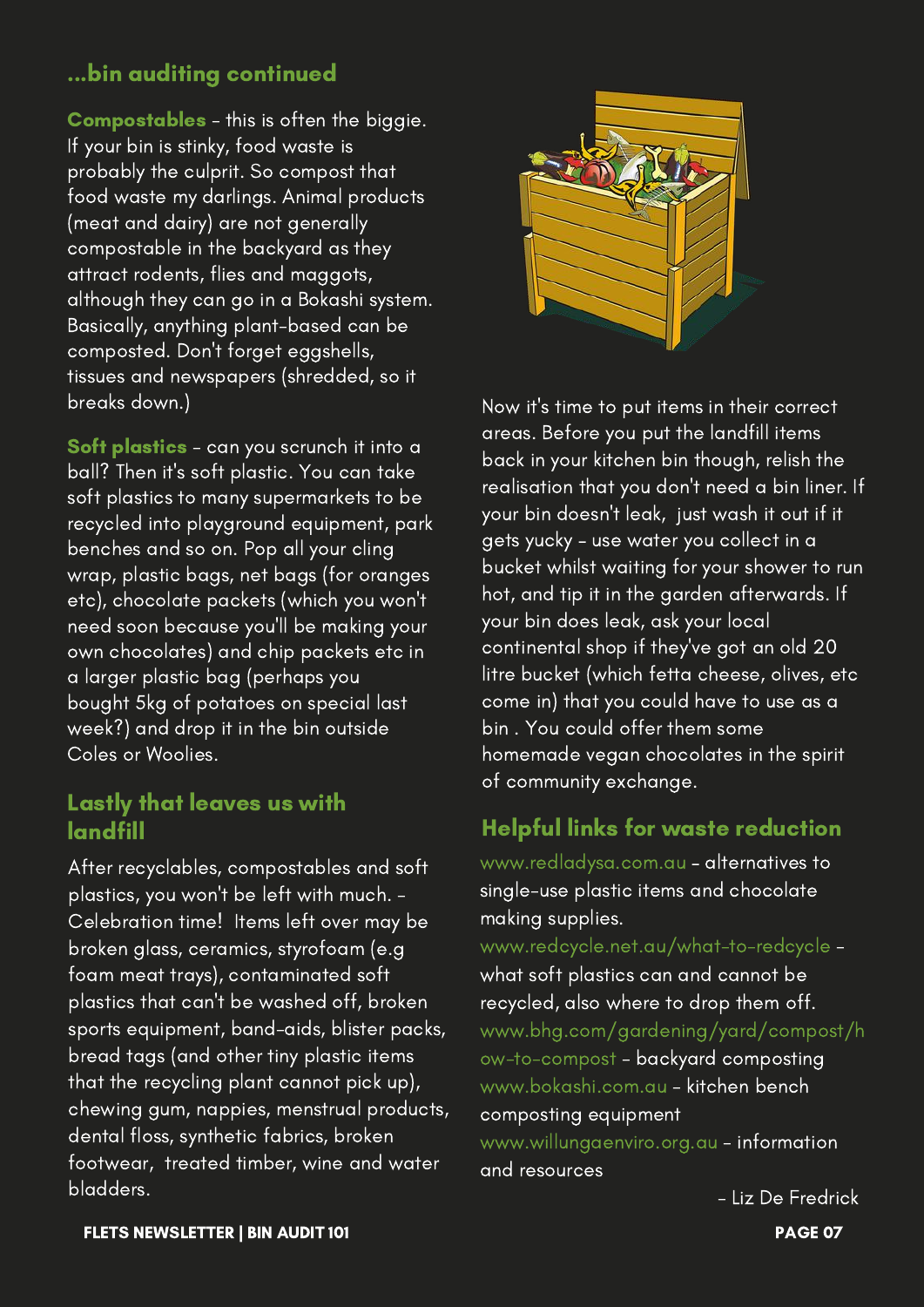# **Summer Recipes**

# SENSATIONAL SEASONAL FAYRE

# **Strawberry & Watermelon Slushies**

#### **Ingredients**

3-4 strawberries 1.5 cup scooped watermelon Handful ice

### Method

Add ingredients to blender and blend for 1 minute until smooth. Pour into glasses, serve.



### Method

Preheat oven to 180°C .



# **Chocolate Veggie Loaf**

Perfect for using all those extra summer zucchinis!

### **Ingredients**

1½ cups grated carrots or pumpkin ½ cup zucchinis ⅔ cup chocolate hazelnut spread ¼ cup extra virgin coconut oil ½ tsp vanilla extract 3 whole eggs ½ cup coconut flour 20 ml cacao powder ½ tsp baking powder

Stir hazelnut spread, melted coconut oil and vanilla extract and eggs together in a large bowl until well combined. Beat in the grated carrot, zucchini and other remaining ingredients until combined.

Pour into a prepared loaf tin and bake for 40 minutes or until firm. Allow loaf to cool before slicing to serve.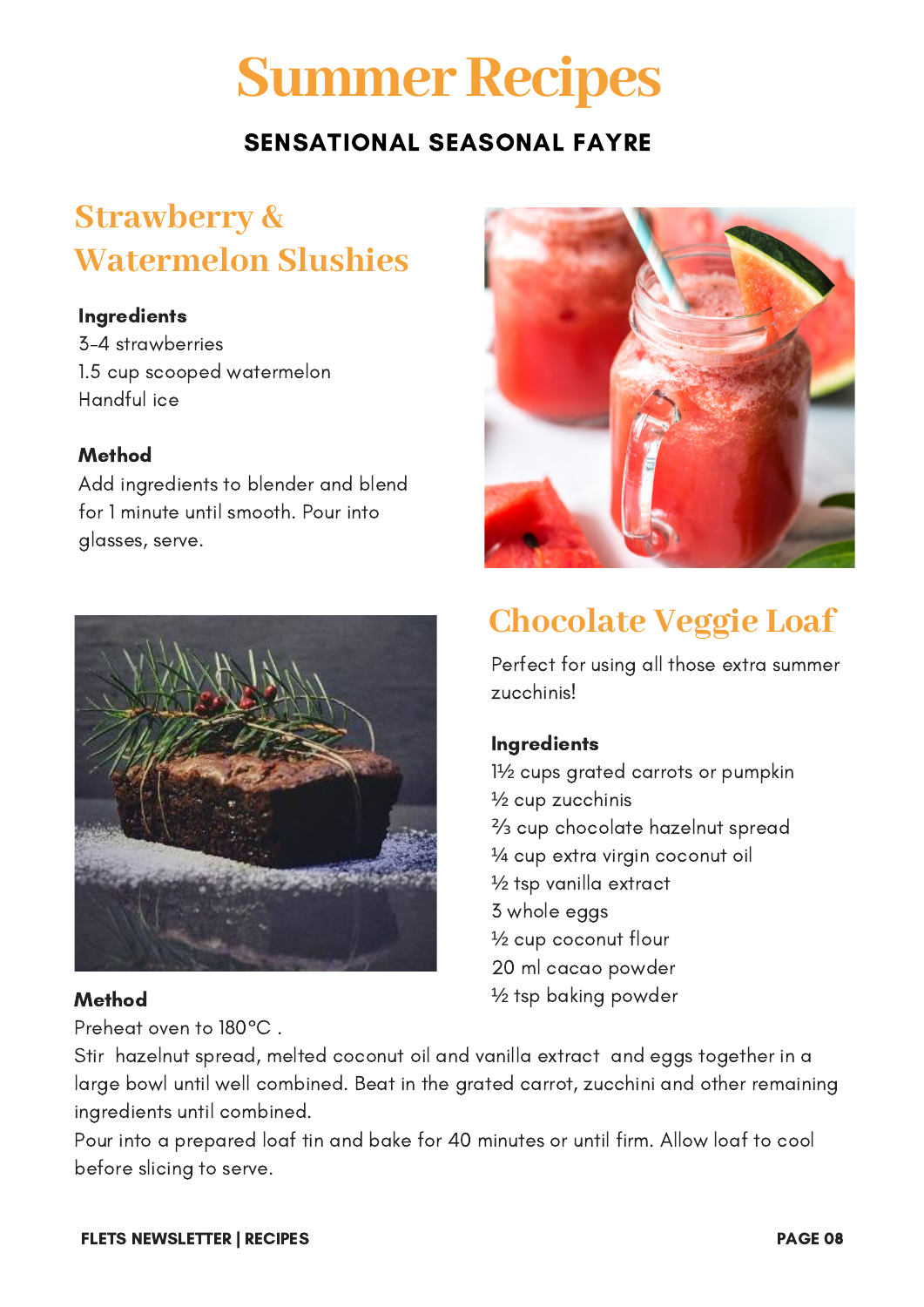

# **Vegan Chocolate** BY RED LADY (AKA LIZ DE FREDRICK)

Have you ever thought of making your own chocolate? It's the perfect way to control the sugar, cut out what you don't want and add more of what you love. Try it and you'll never look at supermarket chocolate the same way again!

### BASIC CHOCOLATE RECIPE

- 150g Red Lady cacao butter
- 75g Red Lady cacao powder
- 1/2 cup Pure Harvest rice malt syrup

Slowly melt cacao butter in a small saucepan. Add rice malt syrup and cacao powder, stir until combined.

Pour into chocolate moulds and refrigerate until set. Pop out of moulds and store in the fridge until eating time.

You can also customise your chocolate with delicious natural flavourings. Try a few drops of peppermint or lemon essential oils, or your favourite nuts/seeds.

FLETS Trader "Red Lady" aka Liz De Fredrick can provide you with everything you need to make [mouthwatering,](https://yldist.com/beadykunz) delectable home-made chocolate treats that are 100% natural and sustainably sourced.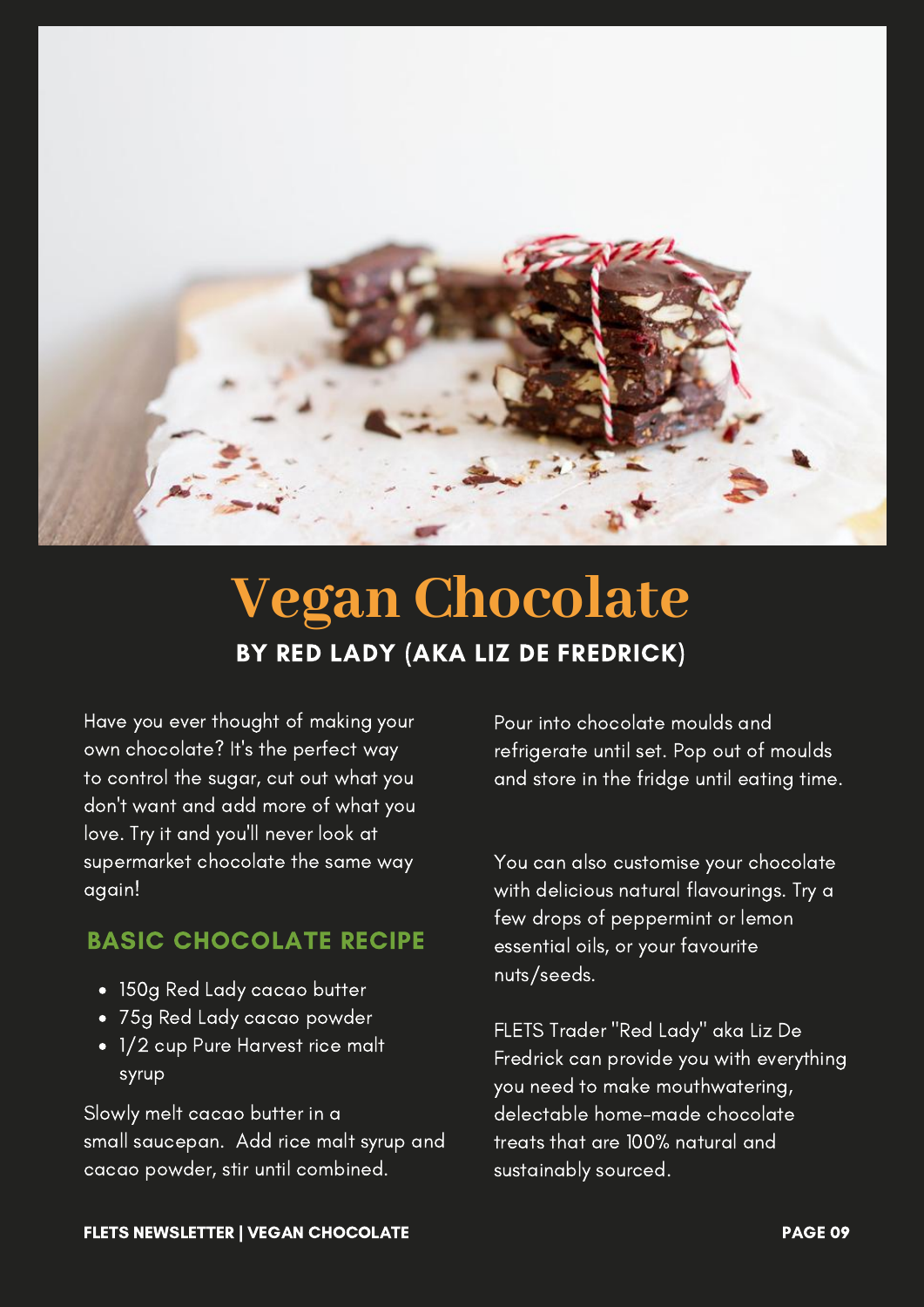

## **Introduce your Friends and Family to LETS !**

Growing our bartering community increases diversity and gives us all more opportunities to benefit from this wonderful cashless trading system.

Please tell your friends, colleagues, family and neighbours all about the benefits of LETS! And if you have told them already, remind them again ;-)



Have you followed our Facebook page at fb.com/fleurieulets?

### **Update your FLETS offers regularly!**

- Log in to LETS South CES site www.communityexchange.net.au
- Click 'Offerings' > My Offerings
- Next to 'Actions' click: Edit offer, or Delete offer, or Hide offer, or Update offer.

# **Diary Dates**

#### Yoga Classes

Mondays 7.15-8.45pm at Sellicks Beach Tuesdays 6.15-7.30pm in Willunga. Gentle flowing Dru Yoga, all welcome. Contact Joanne Howard via LETS for details.

### LETS South Committee Meeting

21 January @ 3pm, Venue TBC

### TDU Township Celebrations

Sunday 20 January 2019 Aldinga Bay, Mclaren Vale & Willunga

### Australia Day Bush Fair

Saturday 26 January 2019, 5:30-9:30pm South Adelaide Football Club Oval

### LETS South Market

Saturday 23 February 2019 9am-12:30pm, Green Space outside RSL, Main Road Willunga

### Living Smart Onkaparinga

Wednesdays 13 February 2019 - 3 April 2019, 6.30-9pm, McLaren Vale and Fleurieu Visitor Information Centre, 796 Main Rd, McLaren Vale



That's it! Super easy, super quick. There's also a **video tutorial** on the CES website if you need it.

#### FLETS NEWSLETTER | REMINDERS